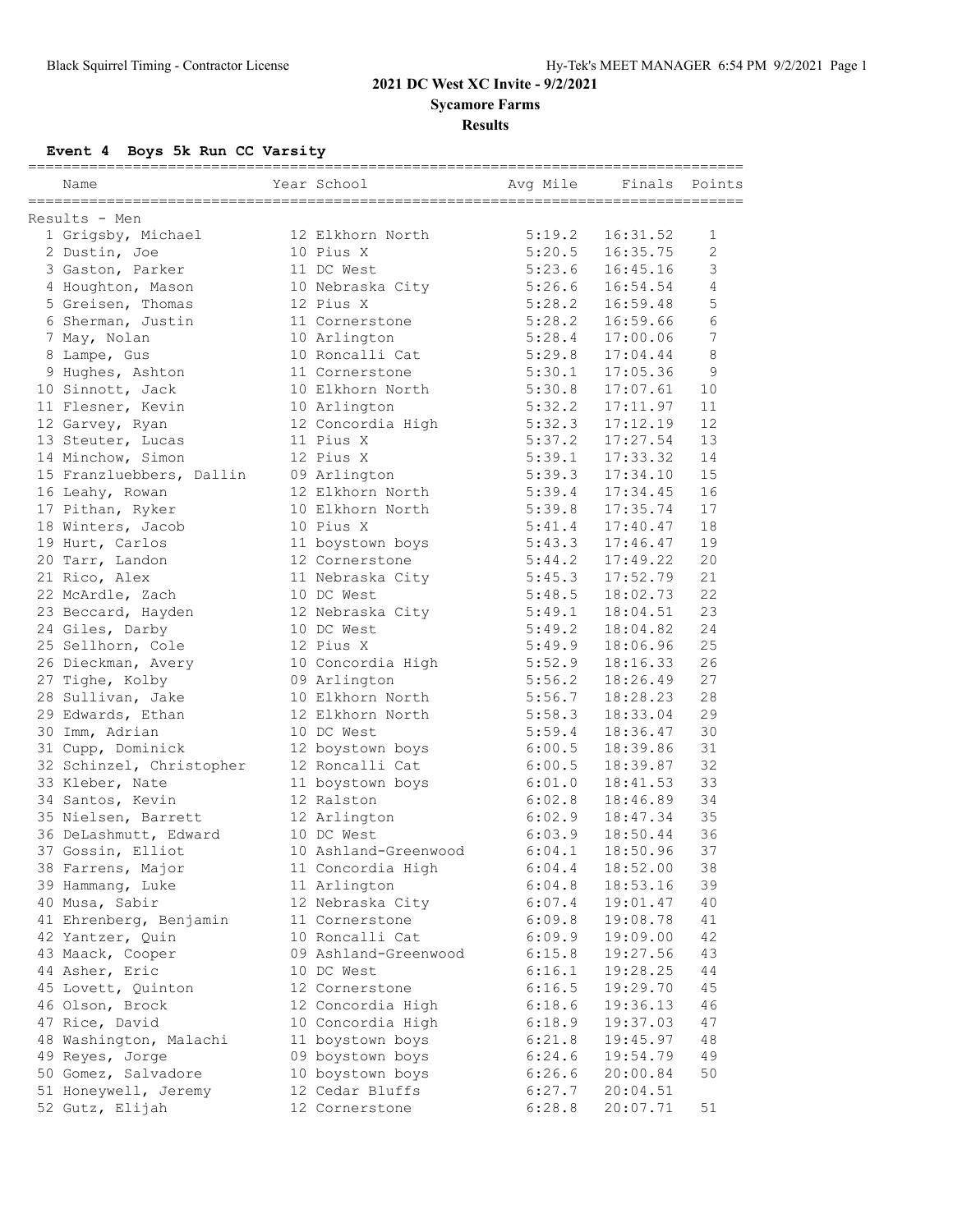Average: 20:06.92

### **2021 DC West XC Invite - 9/2/2021**

**Sycamore Farms**

#### **Results**

### **....Event 4 Boys 5k Run CC Varsity**

| 10 Concordia High    | 6:32.9 | 20:20.66 | 52                         |
|----------------------|--------|----------|----------------------------|
| 10 Roncalli Cat      | 6:36.9 | 20:32.99 | 53                         |
| 11 Omaha Christ      | 6:38.8 | 20:38.74 |                            |
| 09 Cedar Bluffs      | 6:43.2 | 20:52.50 |                            |
| 09 Ashland-Greenwood | 6:43.8 | 20:54.50 | 54                         |
| 11 Nebraska City     | 6:45.4 | 20:59.38 | 55                         |
| 10 Ralston           | 6:45.9 | 21:01.04 | 56                         |
| 12 Ashland-Greenwood |        | 21:14.66 | 57                         |
| 11 Ralston           | 6:50.6 | 21:15.44 | 58                         |
| 09 Ashland-Greenwood | 6:52.1 | 21:20.28 | 59                         |
| 09 Ashland-Greenwood | 6:54.4 | 21:27.23 | 60                         |
| 12 Ralston           | 6:54.4 | 21:27.39 | 61                         |
| 09 Omaha Christ      |        | 22:48.99 |                            |
| 09 Nebraska City     |        | 23:07.69 | 62                         |
|                      |        |          | 6:50.3<br>7:20.7<br>7:26.7 |

```
 Team Scores
```

| Rank Team                 | Total | $\mathbf{1}$    | $\overline{2}$ | 3  | 4  | $*5$ | $*6$ | $*7$ | $*8$ | $*9$ |
|---------------------------|-------|-----------------|----------------|----|----|------|------|------|------|------|
| Results - Men             |       |                 |                |    |    |      |      |      |      |      |
| 1 Pius X                  | 34    | 2               | 5              | 13 | 14 | 18   | 25   |      |      |      |
| Total Time: 1:08:36.09    |       |                 |                |    |    |      |      |      |      |      |
| 17:09.03<br>Average:      |       |                 |                |    |    |      |      |      |      |      |
| 2 Elkhorn North           | 44    | $\mathbf{1}$    | 10             | 16 | 17 | 28   | 29   |      |      |      |
| Total Time: 1:08:49.32    |       |                 |                |    |    |      |      |      |      |      |
| 17:12.33<br>Average:      |       |                 |                |    |    |      |      |      |      |      |
| 3 Arlington               | 60    | 7               | 11             | 15 | 27 | 35   | 39   |      |      |      |
| Total Time:<br>1:10:12.62 |       |                 |                |    |    |      |      |      |      |      |
| 17:33.16<br>Average:      |       |                 |                |    |    |      |      |      |      |      |
| 4 Cornerstone             | 76    | 6               | 9              | 20 | 41 | 45   | 51   |      |      |      |
| Total Time: 1:11:03.02    |       |                 |                |    |    |      |      |      |      |      |
| 17:45.76<br>Average:      |       |                 |                |    |    |      |      |      |      |      |
| 5 DC West                 | 79    | $\mathcal{E}$   | 22             | 24 | 30 | 36   | 44   |      |      |      |
| Total Time:<br>1:11:29.18 |       |                 |                |    |    |      |      |      |      |      |
| 17:52.30<br>Average:      |       |                 |                |    |    |      |      |      |      |      |
| 6 Nebraska City           | 88    | $\overline{4}$  | 21             | 23 | 40 | 55   | 62   |      |      |      |
| Total Time: 1:11:53.31    |       |                 |                |    |    |      |      |      |      |      |
| 17:58.33<br>Average:      |       |                 |                |    |    |      |      |      |      |      |
| 7 Concordia High          | 122   | 12 <sup>°</sup> | 26             | 38 | 46 | 47   | 52   |      |      |      |
| Total Time: 1:13:56.65    |       |                 |                |    |    |      |      |      |      |      |
| 18:29.17<br>Average:      |       |                 |                |    |    |      |      |      |      |      |
| 8 boystown boys           | 131   | 19              | 31             | 33 | 48 | 49   | 50   |      |      |      |
| Total Time: 1:14:53.83    |       |                 |                |    |    |      |      |      |      |      |
| Average:<br>18:43.46      |       |                 |                |    |    |      |      |      |      |      |
| 9 Roncalli Catholic/Br    | 135   | 8               | 32             | 42 | 53 |      |      |      |      |      |
| Total Time: 1:15:26.30    |       |                 |                |    |    |      |      |      |      |      |
| 18:51.58<br>Average:      |       |                 |                |    |    |      |      |      |      |      |
| 10 Ashland-Greenwood      | 191   | 37              | 43             | 54 | 57 | 59   | 60   |      |      |      |
| Total Time:<br>1:20:27.68 |       |                 |                |    |    |      |      |      |      |      |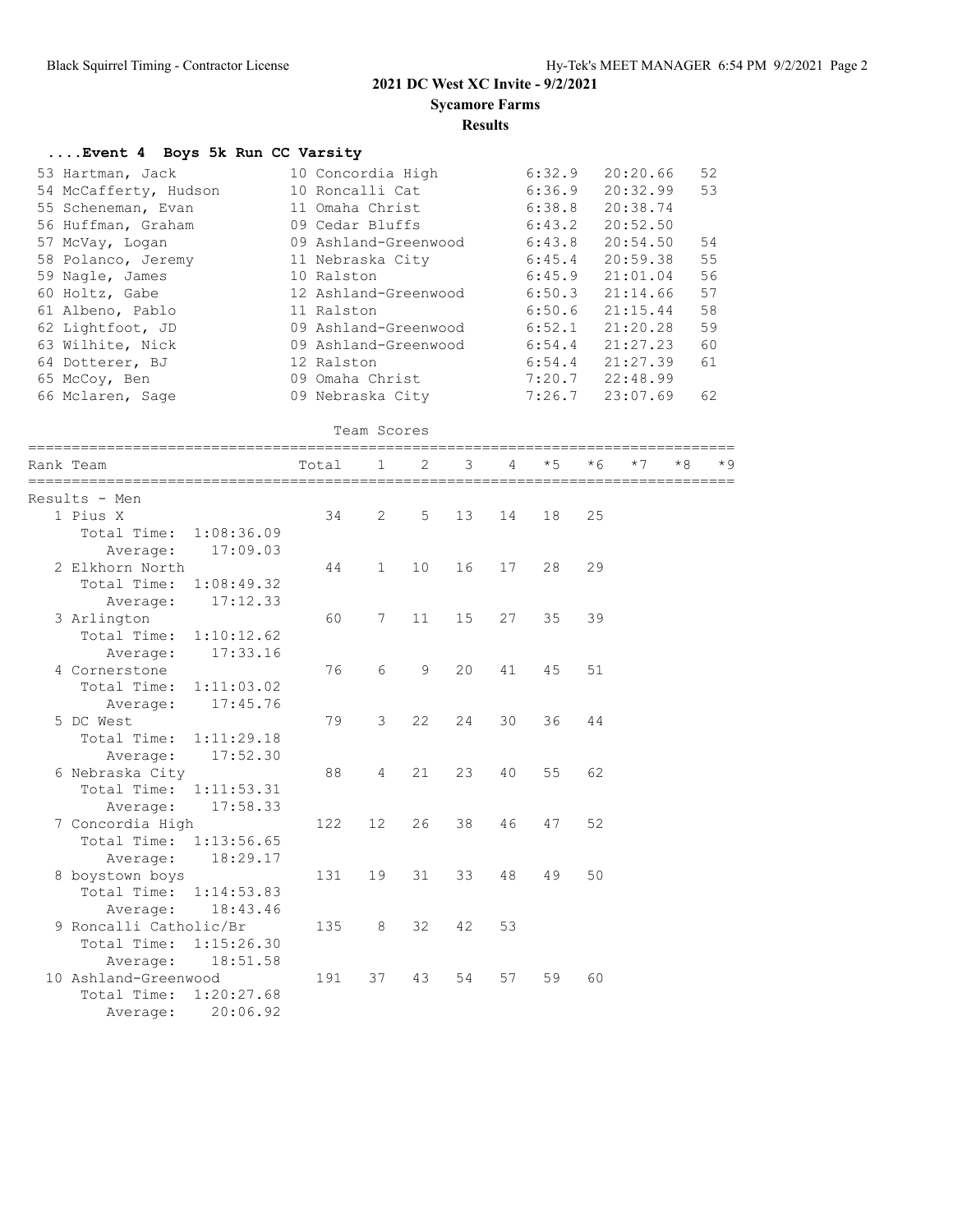**Sycamore Farms**

### **Results**

### **....Event 4 Boys 5k Run CC Varsity**

| 11 Ralston             |                   | 209 34 56 58 |  | 61 |
|------------------------|-------------------|--------------|--|----|
| Total Time: 1:22:30.76 |                   |              |  |    |
|                        | Average: 20:37.69 |              |  |    |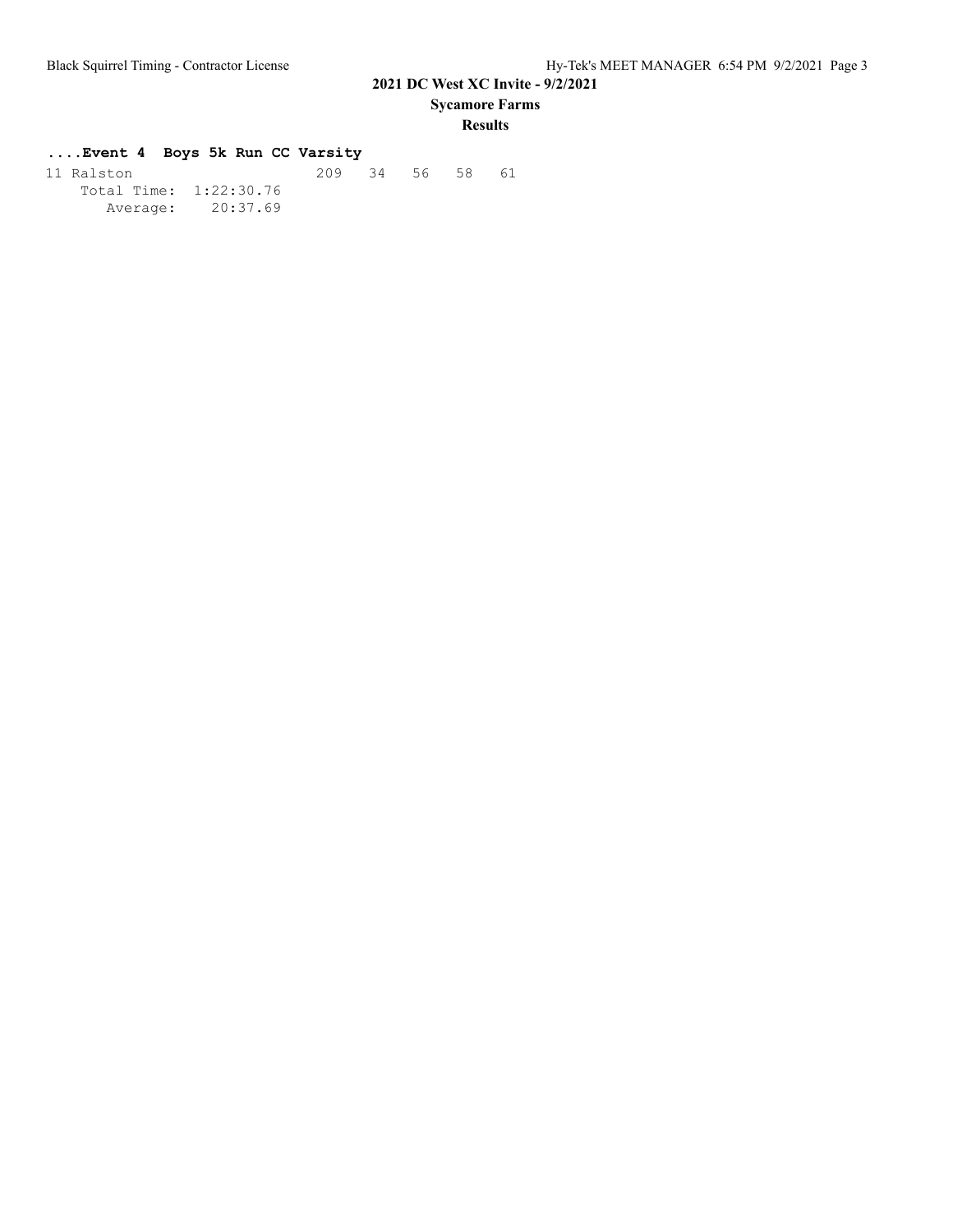**Sycamore Farms**

### **Results**

### **Event 1 Girls 5k Run CC Varsity**

| ============<br>Name                     | Year School          | Avg Mile | Finals   | Points       |
|------------------------------------------|----------------------|----------|----------|--------------|
| Results - Women                          |                      |          |          |              |
| 1 Green, Keelianne                       | 11 Arlington         | 6:08.5   | 19:04.69 | 1            |
| 2 Prince, Britt                          | 10 Elkhorn North     | 6:17.9   | 19:33.95 | $\mathbf{2}$ |
| 3 Ford, Ella                             | 09 Elkhorn North     | 6:19.0   | 19:37.44 | 3            |
| 4 Malousek, Olivia                       | 10 DC West           | 6:22.0   | 19:46.64 | 4            |
| 5 Tvrdy, Kat                             | 12 Pius X            | 6:23.3   | 19:50.63 | 5            |
| 6 Occansey, Helena                       | 12 Pius X            | 6:26.7   | 20:01.28 | 6            |
| 7 Prichard, Natalie                      | 10 Pius X            | 6:28.7   | 20:07.51 | 7            |
| 8 Bedient, Hannah                        | 09 Pius X            | 6:32.6   | 20:19.75 | 8            |
| 9 Malousek, Maria                        | 10 DC West           | 6:33.7   | 20:22.98 | 9            |
| 10 O'Daniel, Hailey                      | 09 Arlington         | 6:34.6   | 20:25.80 | 10           |
| 11 Mead, Corinne                         | 12 Elkhorn North     | 6:34.8   | 20:26.61 | 11           |
| 12 Kok, Brekyn                           | 11 Cornerstone       | 6:39.4   | 20:40.63 |              |
| 13 Paulson, Paxton                       | 12 DC West           | 6:42.1   | 20:49.13 | 12           |
| 14 Skerston, Raquel                      | 12 Ralston           | 6:44.5   | 20:56.73 | 13           |
| 15 Sneau, Collette                       | 11 Elkhorn North     | 6:44.7   | 20:57.29 | 14           |
| 16 Stodden, Sydney                       | 10 Elkhorn North     | 6:47.4   | 21:05.60 | 15           |
| 17 Grimm, Ava                            | 09 DC West           | 6:49.6   | 21:12.48 | 16           |
| 18 McLaughlin, Madison                   | 12 Elkhorn North     | 6:50.1   | 21:14.10 | 17           |
| 19 Morrison, Morgan                      | 11 DC West           | 6:53.9   | 21:25.72 | 18           |
| 20 Timmerman, Tess                       | 12 Pius X            | 6:56.8   | 21:34.74 | 19           |
| 21 Madison, Evie                         | 11 Nebraska City     | 7:00.3   | 21:45.64 | 20           |
| 22 Fulton, Izzy                          | 09 Nebraska City     | 7:08.3   | 22:10.56 | 21           |
| 23 Vacek, Kate                           | 10 Pius X            | 7:09.1   | 22:13.16 | 22           |
| 24 Wollberg, Whitney                     | 09 Arlington         | 7:09.4   | 22:13.98 | 23           |
| 25 Quinlivan, Reece                      | 09 Boys Town Girls   | 7:12.6   | 22:23.92 | 24           |
| 26 Eckhart, Brynn                        | 10 Arlington         | 7:13.8   | 22:27.61 | 25           |
| 27 Matthew, Abby                         | 10 Concordia High    | 7:15.7   | 22:33.39 | 26           |
| 28 Matson, Allison                       | 10 Cornerstone       | 7:17.9   | 22:40.49 |              |
| 29 Madsen, Malayna                       | 10 Nebraska City     | 7:25.4   | 23:03.76 | 27           |
| 30 Cook-Krivohlavek, Kelise 09 Arlington |                      | 7:26.7   | 23:07.80 | 28           |
| 31 Mathsen, Kari                         | 11 Concordia High    | 7:28.5   | 23:13.17 | 29           |
| 32 Johnston, Megan                       | 09 Omaha Christ      | 7:37.1   | 23:39.99 |              |
| 33 Neufind, Reagan                       | 11 Concordia High    | 7:38.3   | 23:43.66 | 30           |
| 34 Young, Stella                         | 09 Nebraska City     | 7:43.4   | 23:59.63 | 31           |
| 35 Ritchey, Dylen                        | 10 Ralston           | 7:46.7   | 24:09.99 | 32           |
| 36 Hilgenkamp, Brooke                    | 10 Arlington         | 7:49.5   | 24:18.55 | 33           |
| 37 Wilson, Dayna                         | 11 Ashland-Greenwood | 7:55.3   | 24:36.58 |              |
| 38 Brabb, Addie                          | 11 Boys Town Girls   | 8:00.1   | 24:51.49 | 34           |
| 39 Behlen, Olivia                        | 09 Concordia High    | 8:03.8   | 25:03.03 | 35           |
| 40 Campos, Patricia                      | 12 Boys Town Girls   | 8:10.7   | 25:24.26 | 36           |
| 41 Busenbark, Camryn                     | 12 Ralston           | 8:12.3   | 25:29.44 | 37           |
| 42 Allgood, Bayley                       | 12 Nebraska City     | 8:15.4   | 25:38.91 | 38           |
| 43 Gay, Vivian                           | 12 Nebraska City     | 8:16.3   | 25:41.89 | 39           |
| 44 Aerni, Alivia                         | 10 Ralston           | 8:20.3   | 25:54.34 | 40           |
| 45 Aydt, Maria                           | 11 DC West           | 8:25.9   | 26:11.65 | 41           |
| 46 Pinkerton, Keeley                     | 11 Omaha Christ      | 8:50.0   | 27:26.63 |              |
| 47 Carlson, Miriam                       | 10 Boys Town Girls   | 8:50.7   | 27:28.60 | 42           |
| 48 Hibbs, Sophia                         | 10 Boys Town Girls   | 9:05.1   | 28:13.29 | 43           |
| -- Hibbs, Sydney                         | 09 Boys Town Girls   |          | DNF      |              |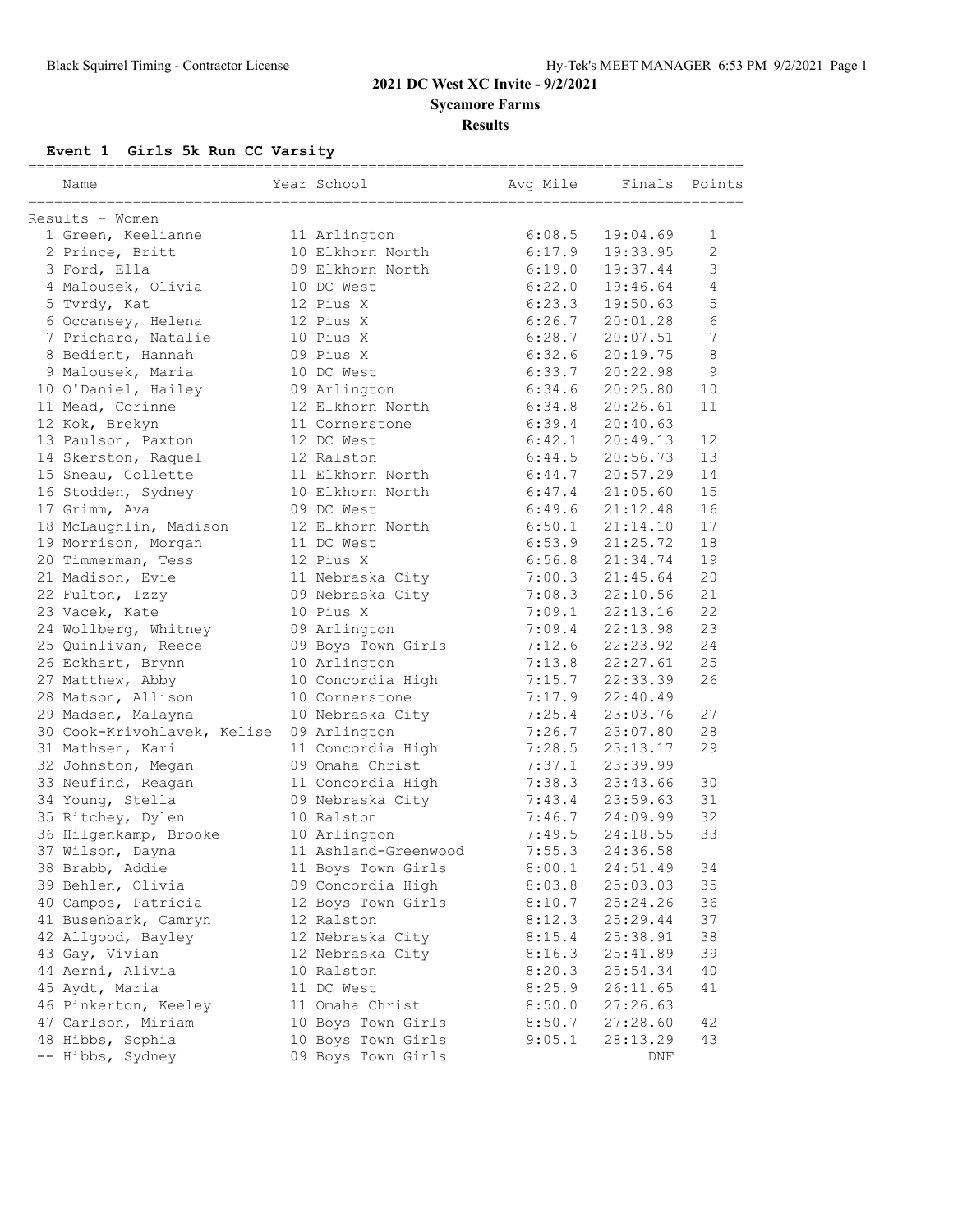**Sycamore Farms**

### **Results**

**....Event 1 Girls 5k Run CC Varsity**

|                           |       | Team Scores    |    |    |                |      |      |      |      |      |
|---------------------------|-------|----------------|----|----|----------------|------|------|------|------|------|
| Rank Team                 | Total | $\mathbf{1}$   | 2  | 3  | $\overline{4}$ | $*5$ | $*6$ | $*7$ | $*8$ | $*9$ |
| Results - Women           |       |                |    |    |                |      |      |      |      |      |
| 1 Pius X                  | 26    | $\overline{5}$ | 6  | 7  | 8              | 19   | 22   |      |      |      |
| Total Time: 1:20:19.17    |       |                |    |    |                |      |      |      |      |      |
| 20:04.80<br>Average:      |       |                |    |    |                |      |      |      |      |      |
| 2 Elkhorn North           | 30    | 2              | 3  | 11 | 14             | 15   | 17   |      |      |      |
| Total Time: 1:20:35.29    |       |                |    |    |                |      |      |      |      |      |
| 20:08.83<br>Average:      |       |                |    |    |                |      |      |      |      |      |
| 3 DC West                 | 41    | 4              | 9  | 12 | 16             | 18   | 41   |      |      |      |
| Total Time: 1:22:11.23    |       |                |    |    |                |      |      |      |      |      |
| 20:32.81<br>Average:      |       |                |    |    |                |      |      |      |      |      |
| 4 Arlington               | 59    | $\mathbf{1}$   | 10 | 23 | 25             | 28   | 33   |      |      |      |
| Total Time: 1:24:12.08    |       |                |    |    |                |      |      |      |      |      |
| 21:03.02<br>Average:      |       |                |    |    |                |      |      |      |      |      |
| 5 Nebraska City           | 99    | 20             | 21 | 27 | 31             | 38   | 39   |      |      |      |
| Total Time: 1:30:59.59    |       |                |    |    |                |      |      |      |      |      |
| 22:44.90<br>Average:      |       |                |    |    |                |      |      |      |      |      |
| 6 Concordia High          | 120   | 26             | 29 | 30 | 35             |      |      |      |      |      |
| Total Time: 1:34:33.25    |       |                |    |    |                |      |      |      |      |      |
| 23:38.32<br>Average:      |       |                |    |    |                |      |      |      |      |      |
| 7 Ralston                 | 122   | 13             | 32 | 37 | 40             |      |      |      |      |      |
| Total Time: 1:36:30.50    |       |                |    |    |                |      |      |      |      |      |
| 24:07.63<br>Average:      |       |                |    |    |                |      |      |      |      |      |
| 8 Boys Town Girls         | 136   | 24             | 34 | 36 | 42             | 43   |      |      |      |      |
| Total Time:<br>1:40:08.27 |       |                |    |    |                |      |      |      |      |      |
| 25:02.07<br>Average:      |       |                |    |    |                |      |      |      |      |      |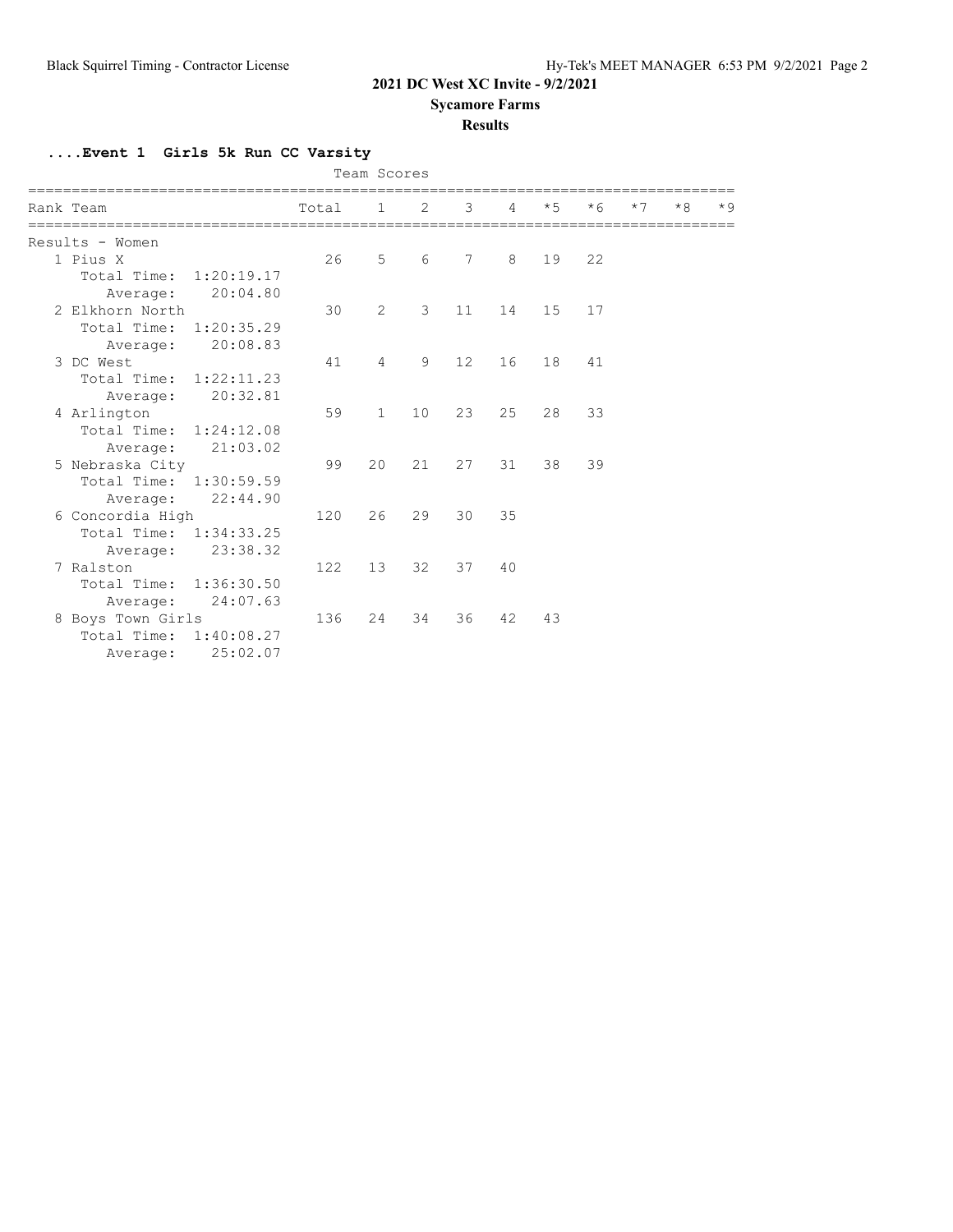**Sycamore Farms**

# **Results**

# **Event 5 Boys 5k Run CC Junior Varsity**

| ==============       |                                      |          |          |        |
|----------------------|--------------------------------------|----------|----------|--------|
| Name                 | Year School                          | Avg Mile | Finals   | Points |
| Results - Men        |                                      |          |          |        |
| 1 Ivanov, Max        | 12 Pius X                            | 5:30.2   | 17:05.77 |        |
| 2 Diedricksen, Tyler | 11 Pius X                            | 5:33.8   | 17:17.07 |        |
| 3 Woosley, Zach      | 10 Pius X                            | 5:38.7   | 17:32.24 |        |
| 4 Ivanov, George     | 09 Pius X                            | 5:41.0   | 17:39.19 |        |
| 5 Patzel, Nick       | 12 Pius X                            | 5:43.8   | 17:48.17 |        |
| 6 Koos, Brody        | 11 Pius X                            | 5:44.1   | 17:48.87 |        |
| 7 Hruby, Nick        | 11 Pius X                            | 5:48.6   | 18:02.91 |        |
| 8 Johs, Harrison     | 12 Pius X                            | 5:51.6   | 18:12.10 |        |
| 9 Jacquez, Jose      | 11 Elkhorn North                     | 5:55.1   | 18:23.13 |        |
| 10 Lopeman, Devin    | 12 DC West                           | 5:56.1   | 18:26.15 |        |
| 11 Springer, Nathan  | 10 Pius X                            | 6:01.2   | 18:42.22 |        |
| 12 Hunsberger, Luke  | 11 Elkhorn North                     | 6:01.5   | 18:43.15 |        |
| 13 Deeds, Trenton    | 10 Pius X                            | 6:02.8   | 18:47.09 |        |
| 14 Hess, Owen        | 10 Elkhorn North                     | 6:04.1   | 18:51.23 |        |
| 15 Sharp, Dawson     | Pius X                               | 6:05.7   | 18:55.93 |        |
| 16 Kramer, Alex      | 11 boystown boys                     | 6:06.9   | 18:59.92 |        |
| 17 Palmer, Dylan     | 10 Elkhorn North                     | 6:07.4   | 19:01.20 |        |
| 18 Sullivan, Ben     | 10 Elkhorn North                     | 6:10.0   | 19:09.49 |        |
| 19 Kluthe, Dylan     | 12 Pius X                            | 6:14.4   | 19:22.99 |        |
| 20 Runde, Jackson    | 10 DC West                           | 6:14.9   | 19:24.49 |        |
| 21 Koos, Parker      | 12 Pius X                            | 6:16.3   | 19:29.12 |        |
| 22 Perrigo, Gavin    | 09 boystown boys                     | 6:19.1   | 19:37.74 |        |
| 23 Olson, Landon     | 10 Arlington                         | 6:20.2   | 19:41.15 |        |
| 24 Franzen, Michael  | 12 Elkhorn North                     | 6:21.2   | 19:44.06 |        |
| 25 Polking, Caleb    | 11 Elkhorn North                     | 6:23.4   | 19:51.05 |        |
| 26 Heaney, Garret    | 11 Elkhorn North                     | 6:25.1   | 19:56.21 |        |
| 27 Campbell, Charles | 10 Cornerstone                       | 6:25.1   | 19:56.36 |        |
| 28 Larsen, Bryce     | 09 DC West                           | 6:25.6   | 19:58.01 |        |
| 29 Nichols, Nathan   | 11 Cornerstone                       | 6:25.9   | 19:58.96 |        |
| 30 Herrara, Jose     | 11 boystown boys                     | 6:26.9   | 20:01.82 |        |
| 31 Spencer, Josiah   | 11 Cornerstone                       | 6:26.9   | 20:01.87 |        |
| 32 Norman, Joe       | 11 Elkhorn North                     | 6:27.4   | 20:03.36 |        |
| 33 Sneau, Elm        | 09 Elkhorn North                     | 6:31.0   | 20:14.66 |        |
| 34 Johannes, Lane    | 12 Arlington                         | 6:35.1   | 20:27.44 |        |
| 35 Reinhardt, Carson | 11 Elkhorn North                     | 6:45.0   | 20:58.27 |        |
| 36 McNair, Isaac     | 10 Concordia High                    | 6:45.1   | 20:58.55 |        |
| 37 Baardson, Logan   |                                      | 6:49.1   | 21:10.86 |        |
|                      | 11 Cornerstone                       |          |          |        |
| 38 Peck, Ethan       | 12 Concordia High<br>10 Roncalli Cat | 6:50.7   | 21:16.01 |        |
| 39 Brungardt, Cooper | 09 Cedar Bluffs                      | 6:51.3   | 21:17.79 |        |
| 40 Honeywell, Nash   |                                      | 6:53.0   | 21:22.90 |        |
| 41 Cervania, Ben     | 09 Elkhorn North                     | 6:54.5   | 21:27.61 |        |
| 42 Bellus, Jimmy     | 10 Concordia High                    | 6:54.9   | 21:28.85 |        |
| 43 Huckaby, Bryce    | 12 Elkhorn North                     | 6:55.2   | 21:30.00 |        |
| 44 VerMaas, Kayden   | 09 DC West                           | 6:57.0   | 21:35.42 |        |
| 45 Mahnke, Landon    | 10 Elkhorn North                     | 6:59.5   | 21:43.35 |        |
| 46 Kok, Kelby        | 09 Cornerstone                       | 7:02.1   | 21:51.35 |        |
| 47 Burns, August     | 09 Arlington                         | 7:03.7   | 21:56.31 |        |
| 48 Fasnacht, Jared   | 09 Cornerstone                       | 7:05.3   | 22:01.25 |        |
| 49 Kelsey, Nikolas   | 10 Ralston                           | 7:05.6   | 22:02.17 |        |
| 50 Nguyenduy, Kevin  | 10 Ralston                           | 7:06.4   | 22:04.61 |        |
| 51 Whalen, Jeremiah  | 09 Cornerstone                       | 7:07.5   | 22:07.95 |        |
| 52 Knofezynski, Luke | 11 Roncalli Cat                      | 7:08.0   | 22:09.60 |        |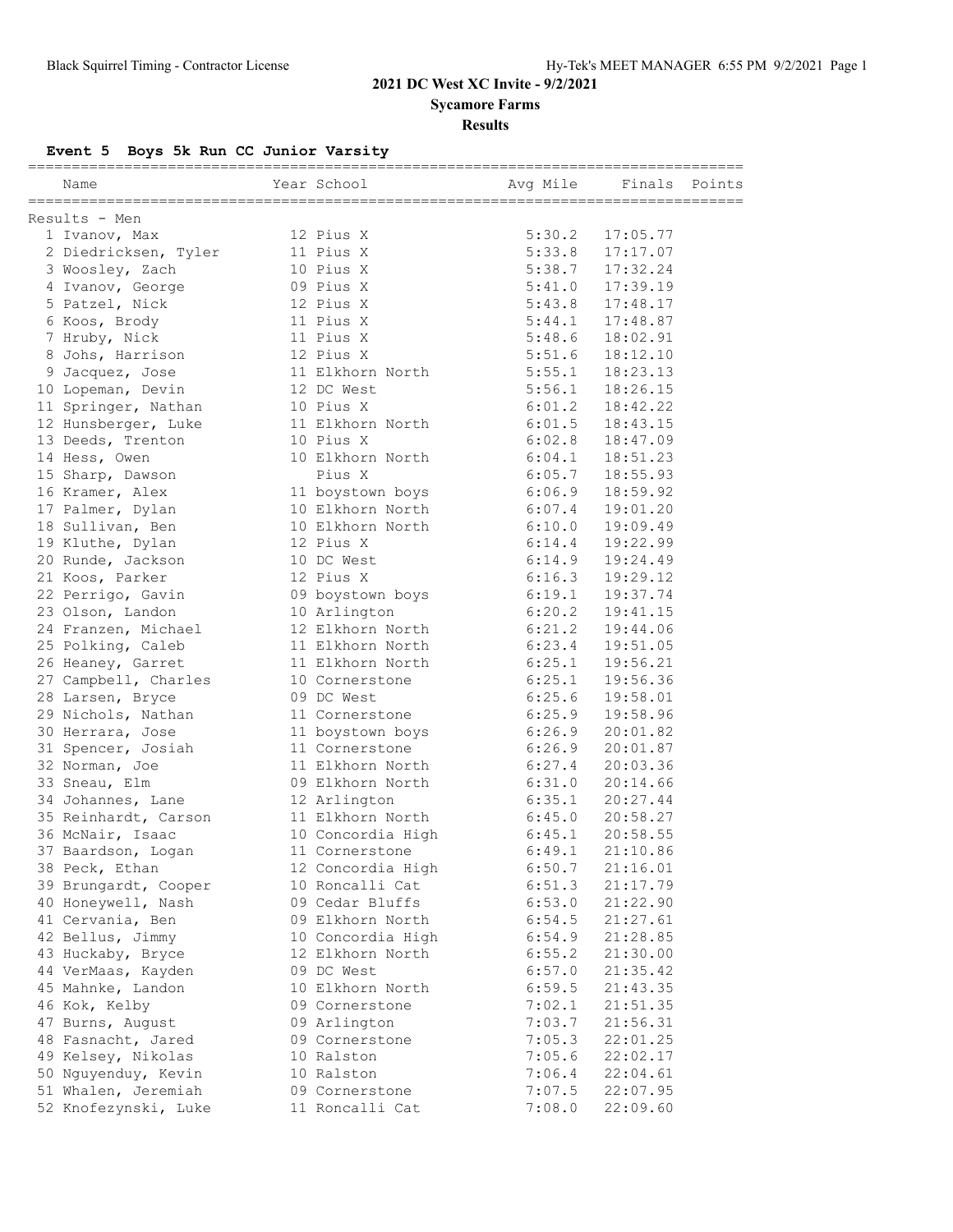**Sycamore Farms**

#### **Results**

### **....Event 5 Boys 5k Run CC Junior Varsity**

| 53 Garcia, Josue      | 12 boystown boys  | 7:08.1 | 22:09.84 |
|-----------------------|-------------------|--------|----------|
| 54 Christensen, Mason | 10 Cedar Bluffs   | 7:09.5 | 22:14.19 |
| 55 Greve, Kyle        | 11 Cornerstone    | 7:15.8 | 22:33.76 |
| 56 Brollier, Davis    | 12 Cornerstone    | 7:19.6 | 22:45.69 |
| 57 Bowen, Gavin       | 12 Ralston        | 7:20.0 | 22:47.00 |
| 58 McNair, Josh       | 10 Concordia High | 7:24.7 | 23:01.54 |
| 59 Bevington, Cooper  | 12 DC West        | 7:25.9 | 23:05.30 |
| 60 Lovett, John       | 09 Cornerstone    | 7:26.7 | 23:07.60 |
| 61 Cook, Daniel       | 11 boystown boys  | 7:27.2 | 23:09.21 |
| 62 Jipp, Matthew      | 12 Concordia High | 7:27.6 | 23:10.62 |
| 63 Muhlecke, Brodie   | 09 Ralston        | 7:27.6 | 23:10.63 |
| 64 Avila, Adrian      | 10 boystown boys  | 7:28.4 | 23:13.13 |
| 65 Lindquist, Conner  | 10 Elkhorn North  | 7:28.9 | 23:14.47 |
| 66 Christie, Isaac    | 11 Cornerstone    | 7:35.3 | 23:34.45 |
| 67 Linscott, Drake    | 12 boystown boys  | 7:35.9 | 23:36.39 |
| 68 Clark, Coday       | 11 Cedar Bluffs   | 7:37.9 | 23:42.56 |
| 69 Kennedy, Caleb     | 09 Roncalli Cat   | 7:42.7 | 23:57.31 |
| 70 Brydl, Marshall    | 11 boystown boys  | 7:52.7 | 24:28.45 |
| 71 Kim, Dillon        | 12 Arlington      | 7:58.6 | 24:46.83 |
| 72 Gibson, Chuck      | 10 boystown boys  | 8:06.3 | 25:10.78 |
| 73 Benson, Bobby      | 12 Roncalli Cat   | 8:13.2 | 25:32.26 |
| 74 Korell, Caden      | 11 Concordia High | 8:23.6 | 26:04.34 |
| 75 Hetrick, Nathan    | 09 Concordia High | 8:24.1 | 26:06.10 |
| 76 Baessler, Aiden    | 09 Concordia High | 8:29.3 | 26:22.10 |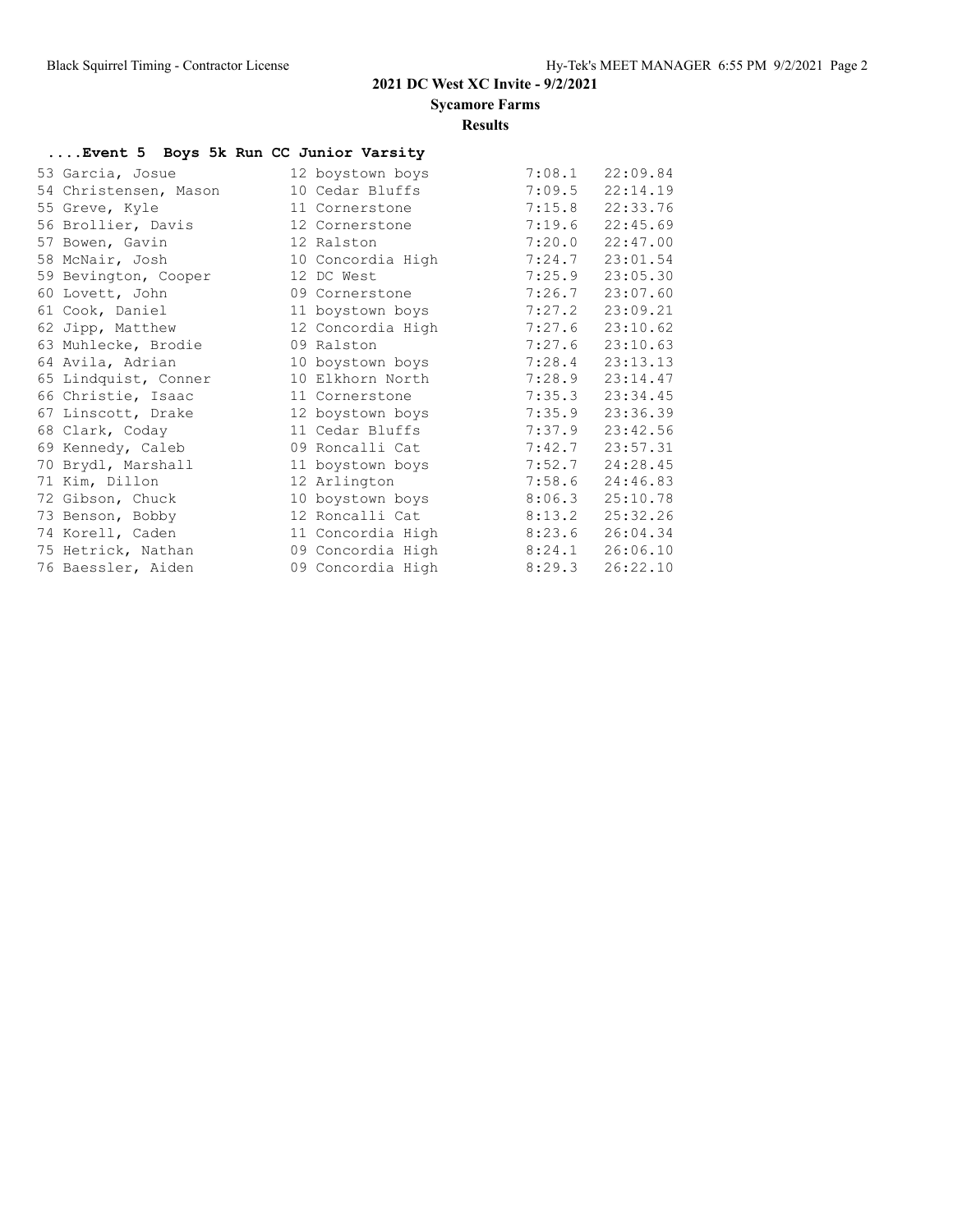**Sycamore Farms**

### **Results**

### **Event 2 Girls 5k Run CC Junior Varsity**

| Name                   | Year School        | Avg Mile | Finals   | Points |
|------------------------|--------------------|----------|----------|--------|
| Results - Women        |                    |          |          |        |
| 1 Cunningham, Meghan   | 11 Elkhorn North   | 6:46.1   | 21:01.54 |        |
| 2 Frost, Sami          | 12 Elkhorn North   | 6:48.3   | 21:08.29 |        |
| 3 O'Brien, Kailey      | 09 Elkhorn North   | 6:48.6   | 21:09.29 |        |
| 4 McArdle, Maia        | 11 Elkhorn North   | 6:56.2   | 21:33.02 |        |
| 5 Ripley, Anna         | 09 Elkhorn North   | 7:02.4   | 21:52.31 |        |
| 6 Swan, Bridget        | 11 Elkhorn North   | 7:05.6   | 22:02.25 |        |
| 7 Eusterwiemann, Emma  | 12 Pius X          | 7:09.8   | 22:15.18 |        |
| 8 Knudsen, Shea        | 10 Elkhorn North   | 7:18.6   | 22:42.67 |        |
| 9 Wagner, Ellie        | 10 Elkhorn North   | 7:18.8   | 22:43.03 |        |
| 10 Coffey, Elise       | 09 Pius X          | 7:25.7   | 23:04.70 |        |
| 11 Timmerman, Libby    | 10 Pius X          | 7:30.6   | 23:19.94 |        |
| 12 Pignotti, Payton    | 10 Elkhorn North   | 7:32.8   | 23:26.75 |        |
| 13 Vacek, Maggie       | 09 Pius X          | 7:36.2   | 23:37.24 |        |
| 14 Brummels, Payton    | 09 Elkhorn North   | 7:38.7   | 23:45.11 |        |
| 15 Carney, Quinn       | 10 Elkhorn North   | 7:39.7   | 23:48.24 |        |
| 16 Meier, Bridgit      | 09 Roncalli Cat    | 7:41.5   | 23:53.76 |        |
| 17 Vacek, Abby         | 12 Pius X          | 7:45.5   | 24:06.00 |        |
| 18 Rohe, Malorie       | 09 Elkhorn North   | 7:45.7   | 24:06.88 |        |
| 19 Hernandez, Alicia   | 11 Elkhorn North   | 7:46.6   | 24:09.47 |        |
| 20 Bedient, Blayke     | 10 Pius X          | 7:48.6   | 24:15.80 |        |
| 21 Woosley, Macy       | 12 Pius X          | 7:49.1   | 24:17.20 |        |
| 22 Owen, Ellen         | 10 Elkhorn North   | 7:49.7   | 24:19.21 |        |
| 23 Wills, Lucy         | 09 Pius X          | 7:51.7   | 24:25.45 |        |
| 24 Melendrez, Avery    | 09 Elkhorn North   | 7:52.2   | 24:26.84 |        |
| 25 Larson, Emma        | 12 Elkhorn North   | 7:55.9   | 24:38.51 |        |
| 26 Monaghan, Mackenzie | 09 Roncalli Cat    | 8:07.4   | 25:14.12 |        |
| 27 Anderson, Maylin    | 11 Cornerstone     | 8:12.2   | 25:29.06 |        |
| 28 Leth, Keighlin      | 10 Elkhorn North   | 8:18.3   | 25:47.91 |        |
| 29 Klein, April        | 10 Arlington       | 8:24.4   | 26:06.88 |        |
| 30 Spencer, Sarah      | 10 Elkhorn North   | 8:27.0   | 26:15.03 |        |
| 31 Allgire, Irene      | 11 Cornerstone     | 8:28.6   | 26:20.12 |        |
| 32 O'Brien, Kaitlyn    | 11 Elkhorn North   | 8:40.3   | 26:56.29 |        |
| 33 Hoff, Reggie        | 12 Boys Town Girls | 8:45.7   | 27:13.06 |        |
| 34 Clark, Clare        | 12 Pius X          | 8:47.5   | 27:18.63 |        |
| 35 Marten, Sarah       | 09 Cedar Bluffs    | 8:58.4   | 27:52.55 |        |
| 36 Connelly, Piper     | 11 Elkhorn North   | 9:03.9   | 28:09.78 |        |
| 37 Gay, Eloise         | 09 Nebraska City   | 9:05.7   | 28:15.20 |        |
| 38 Lambert, Charzlie   | 11 Arlington       | 9:18.7   | 28:55.77 |        |
| 39 Hagan, Maddie       | 12 Boys Town Girls | 9:24.0   | 29:12.26 |        |
| 40 Wiley, Erica        | 11 Elkhorn North   | 9:53.1   | 30:42.42 |        |
| 41 Hibbs, Savanna      | 10 Boys Town Girls | 10:03.5  | 31:15.00 |        |
| 42 Lindquist, Kalli    | 10 Elkhorn North   | 10:10.2  | 31:35.83 |        |
| 43 Frahm, Kara         | 11 Elkhorn North   | 10:21.4  | 32:10.43 |        |
| 44 Gay, Caroline       | 10 Nebraska City   | 10:39.9  | 33:08.01 |        |
| 45 Fanning, Jill       | 12 Elkhorn North   | 10:52.5  | 33:47.21 |        |
| 46 Binte-Sharil, Tara  | 11 Elkhorn North   | 10:55.7  | 33:57.15 |        |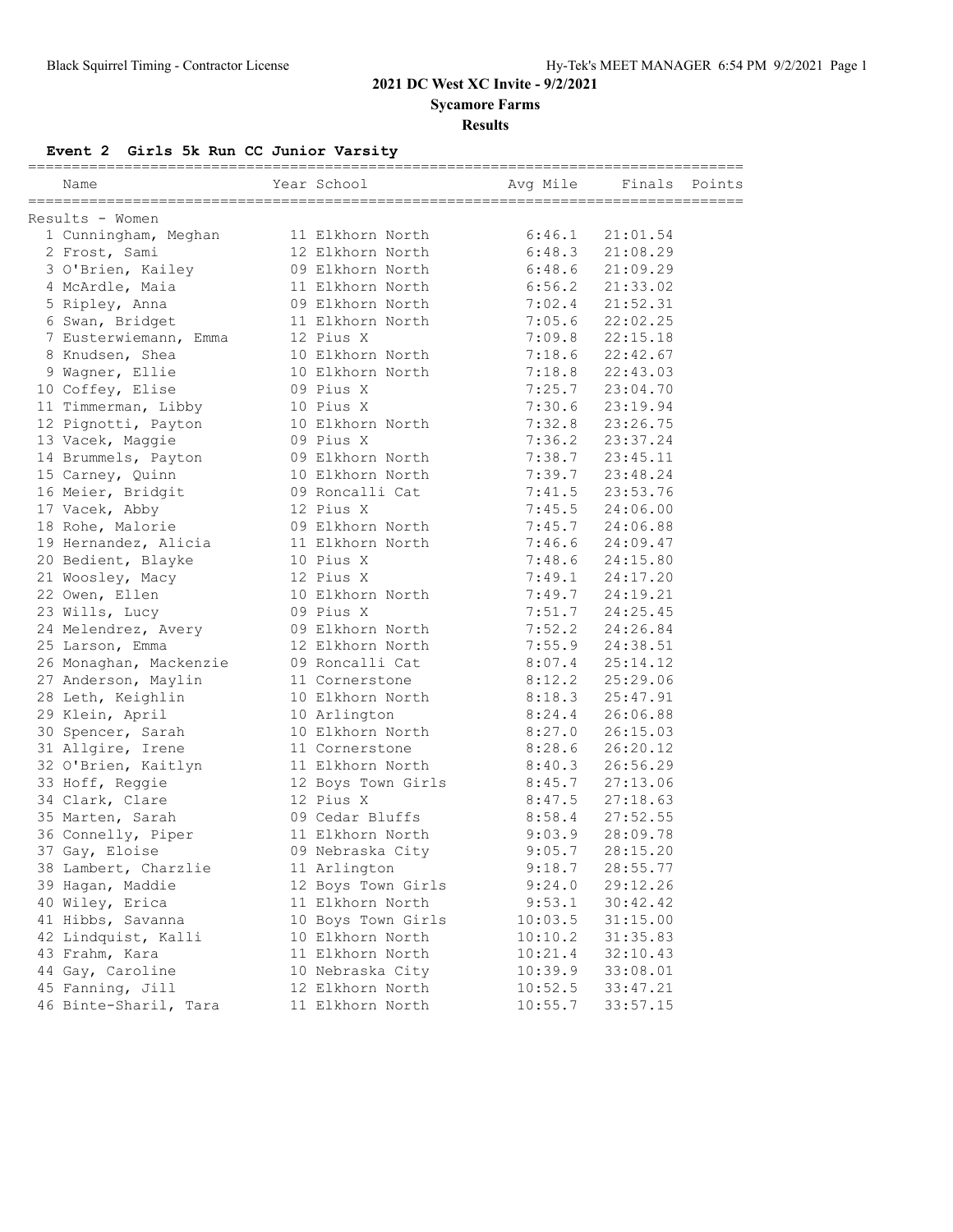**Sycamore Farms**

#### **Results**

# **Event 7 Boys 2400 Yard Run CC Junior High**

| Name                  | Year School            | Avg Mile | Finals   | Points         |
|-----------------------|------------------------|----------|----------|----------------|
| Results - Men         |                        |          |          |                |
| 1 Rico, JR            | 08 Nebraska City       | 6:01.5   | 8:12.94  | 1              |
| 2 Blake, Jack         | 08 Arlington MS        | 6:14.7   | 8:30.86  | $\overline{c}$ |
| 3 Morrison, John      | 08 Arlington MS        | 6:24.3   | 8:43.99  | 3              |
| 4 Sharp, Luke         | 08 Arlington MS        | 6:28.5   | 8:49.71  | 4              |
| 5 Hilgenkamp, Ethan   | 07 Arlington MS        | 6:48.6   | 9:17.12  | 5              |
| 6 Swierczek, Jaxon    | 08 DC West             | 6:55.0   | 9:25.87  | 6              |
| 7 Wilcox, Beau        | 08 DC West             | 6:56.1   | 9:27.43  | 7              |
| 8 Wassenaar, Cade     | 08 Concordia High      | 6:57.1   | 9:28.70  | 8              |
| 9 Krahling, Collin    | 7 Junior Pride         | 6:57.8   | 9:29.74  | 9              |
| 10 Larson, James      | 07 Concordia High      | 7:01.2   | 9:34.35  | 10             |
| 11 Hancock, Cameron   | 08 Arlington MS        | 7:05.4   | 9:40.00  | 11             |
| 12 Lara, Luis         | 07 West Point - Beemer | 7:18.7   | 9:58.23  | 12             |
| 13 Phillips, Alex     | 08 DC West             | 7:19.1   | 9:58.79  | 13             |
| 14 Troutman, Luke     | 08 Concordia High      | 7:23.7   | 10:04.94 | 14             |
| 15 Krahling, Morgan   | 8 Junior Pride         | 7:25.1   | 10:06.89 | 15             |
| 16 Klaasen, Tobin     | 07 Cornerstone         | 7:25.7   | 10:07.72 |                |
| 17 Fleck, Houston     | 08 Ashland-Greenwood   | 7:27.0   | 10:09.45 | 16             |
| 18 Koontz, Weston     | 8 Junior Pride         | 7:27.9   | 10:10.79 | 17             |
| 19 Oien, Benji        | 08 DC West             | 7:35.7   | 10:21.43 | 18             |
| 20 Gutz, Ben          | 07 Cornerstone         | 7:40.4   | 10:27.71 |                |
| 21 Aston, Thomas      | 07 Omaha Christ        | 7:48.8   | 10:39.29 |                |
| 22 Magnino, Rafa      | 07 Arlington MS        | 7:51.1   | 10:42.40 | 19             |
| 23 Cook, Evan         | 07 Concordia High      | 8:00.8   | 10:55.56 | 20             |
| 24 Flesner, Wyatt     | 08 Arlington MS        | 8:06.9   | 11:03.95 |                |
| 25 Landauer, Jack     | 07 Arlington MS        | 8:07.0   | 11:04.03 |                |
| 26 Miller, Cayden     | 08 Nebraska City       | 8:13.4   | 11:12.81 | 21             |
| 27 Powell, Jaxon      | 08 Ashland-Greenwood   | 8:21.6   | 11:23.88 | 22             |
| 28 Koontz, Barrett    | 8 Junior Pride         | 8:24.9   | 11:28.44 | 23             |
| 29 Hayden, Jaxson     | 07 DC West             | 8:26.1   | 11:30.09 | 24             |
| 30 Lambert, Zadyn     | 07 Arlington MS        | 8:30.4   | 11:35.98 |                |
| 31 Pruitt, JT         | 07 Ashland-Greenwood   | 8:32.8   | 11:39.22 | 25             |
| 32 Blum, Max          | 08 Omaha Christ        | 8:44.5   | 11:55.16 |                |
| 33 Bailey, Jayden     | 07 Nebraska City       | 8:55.3   | 12:09.95 | 26             |
| 34 Leslie, Jayden     | 07 DC West             | 8:57.3   | 12:12.60 | 27             |
| 35 Delgado, Jose      | 07 West Point - Beemer | 9:00.3   | 12:16.78 | 28             |
| 36 Monroe, Damian     | 08 DC West             | 9:01.5   | 12:18.31 |                |
| 37 Deese, Joah        | 07 Cornerstone         | 9:01.7   | 12:18.59 |                |
| 38 Hawkins, Trenten   | 08 Ashland-Greenwood   | 9:10.5   | 12:30.68 | 29             |
| 39 Flores, Steven     | 07 Nebraska City       | 9:29.1   | 12:56.01 | 30             |
| 40 Kluthe, Michael    | 8 Junior Pride         | 10:01.5  | 13:40.16 | 31             |
| 41 McCafferty, Dawson | 7 Junior Pride         | 10:03.6  | 13:42.99 | 32             |
| 42 Ruiz, Fausto       | 07 West Point - Beemer | 10:15.2  | 13:58.88 | 33             |
| 43 Rodriguez, Juan    | 08 West Point - Beemer | 10:38.3  | 14:30.38 | 34             |
| 44 Nielson, Tucker    | 08 DC West             | 10:39.7  | 14:32.31 |                |
| 45 Gonzalez, Joshua   | 07 West Point - Beemer | 10:40.0  | 14:32.70 | 35             |
| 46 Blankers, Jordan   | 07 Ashland-Greenwood   | 10:54.6  | 14:52.58 | 36             |
| 47 Lugo, Eduardo      | 07 West Point - Beemer | 11:08.2  | 15:11.14 | 37             |
| 48 Martinez, Jonathan | 07 West Point - Beemer | 12:26.1  | 16:57.34 |                |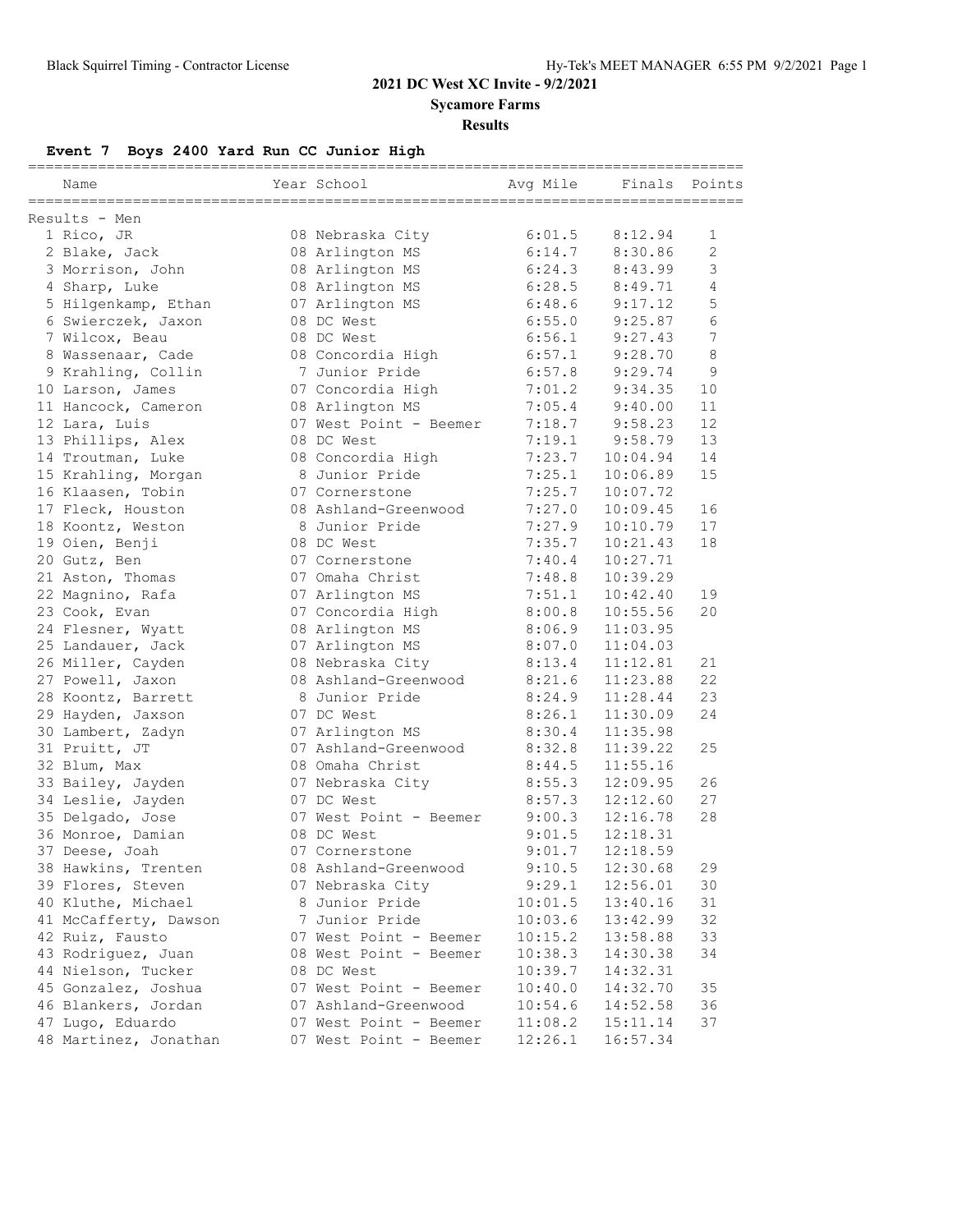**Sycamore Farms**

#### **Results**

**....Event 7 Boys 2400 Yard Run CC Junior High**

|               |                       |          |       | Team Scores  |    |    |                |      |      |      |      |      |
|---------------|-----------------------|----------|-------|--------------|----|----|----------------|------|------|------|------|------|
| Rank Team     |                       |          | Total | 1            | -2 | 3  | $\overline{4}$ | $*5$ | $*6$ | $*7$ | $*8$ | $*9$ |
| Results - Men |                       |          |       |              |    |    |                |      |      |      |      |      |
|               | 1 Arlington MS        |          | 14    | 2            | 3  | 4  | 5              | 11   | 19   |      |      |      |
|               | Total Time:           | 35:21.68 |       |              |    |    |                |      |      |      |      |      |
|               | Average:              | 8:50.42  |       |              |    |    |                |      |      |      |      |      |
| 2 DC West     |                       |          | 44    | 6            | 7  | 13 | 18             | 2.4  | 27   |      |      |      |
|               | Total Time:           | 39:13.52 |       |              |    |    |                |      |      |      |      |      |
|               | Average:              | 9:48.38  |       |              |    |    |                |      |      |      |      |      |
|               | 3 Concordia High      |          | 52    | 8            | 10 | 14 | 20             |      |      |      |      |      |
|               | Total Time:           | 40:03.55 |       |              |    |    |                |      |      |      |      |      |
|               | Average:              | 10:00.89 |       |              |    |    |                |      |      |      |      |      |
|               | 4 Junior Pride        |          | 64    | 9            | 15 | 17 | 23             | 31   | 32   |      |      |      |
|               | Total Time:           | 41:15.86 |       |              |    |    |                |      |      |      |      |      |
|               | Average:              | 10:18.97 |       |              |    |    |                |      |      |      |      |      |
|               | 5 Nebraska City       |          | 78    | $\mathbf{1}$ | 21 | 26 | 30             |      |      |      |      |      |
|               | Total Time:           | 44:31.71 |       |              |    |    |                |      |      |      |      |      |
|               | Average:              | 11:07.93 |       |              |    |    |                |      |      |      |      |      |
|               | 6 Ashland-Greenwood   |          | 92    | 16           | 22 | 25 | 29             | 36   |      |      |      |      |
|               | Total Time:           | 45:43.23 |       |              |    |    |                |      |      |      |      |      |
|               | Average:              | 11:25.81 |       |              |    |    |                |      |      |      |      |      |
|               | 7 West Point - Beemer |          | 107   | 12           | 28 | 33 | 34             | 35   | 37   |      |      |      |
|               | Total Time:           | 50:44.27 |       |              |    |    |                |      |      |      |      |      |
|               | Average:              | 12:41.07 |       |              |    |    |                |      |      |      |      |      |